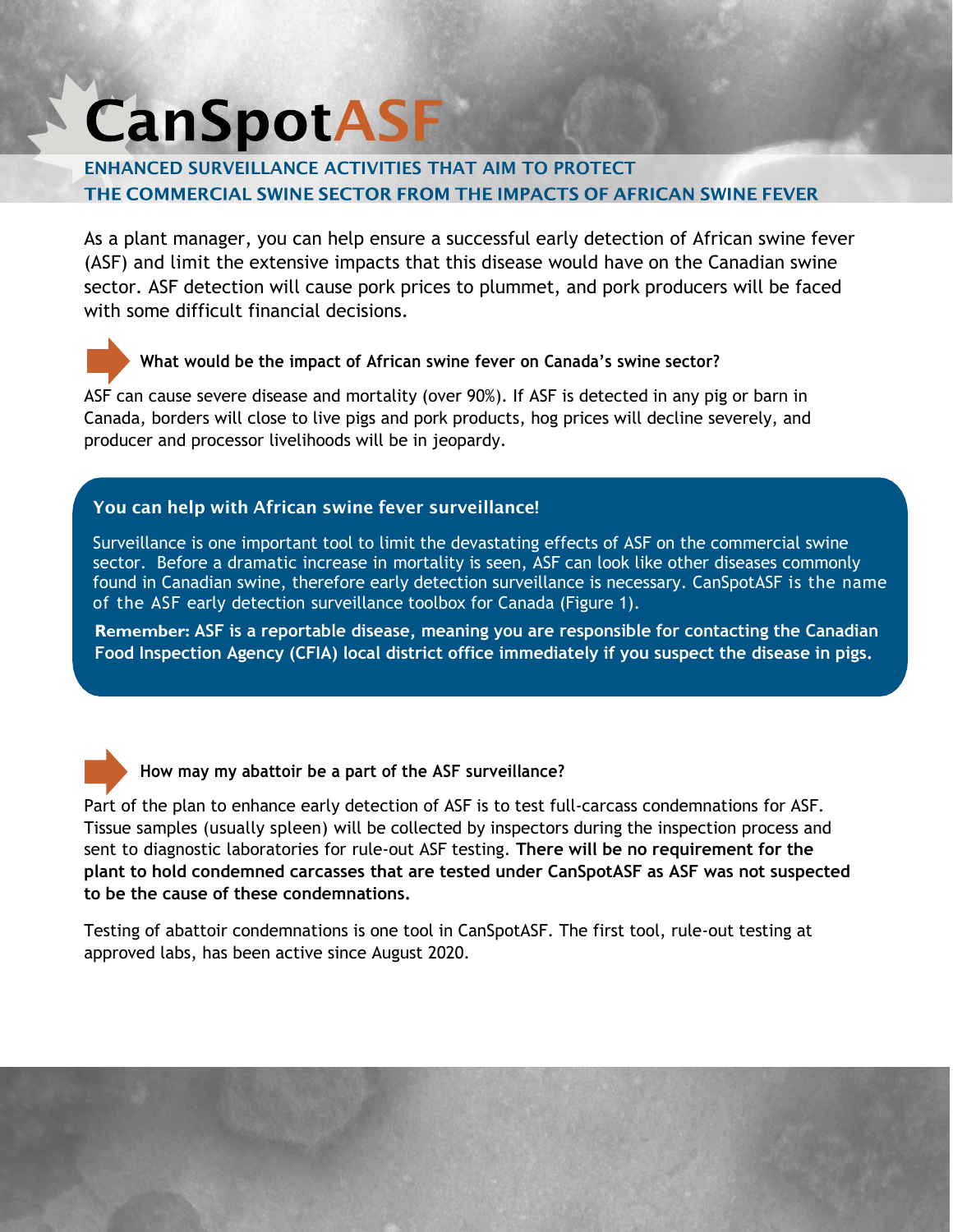**What happens if a laboratory rule-out test is positive?**

The ASF test is very good; however, no laboratory test is perfect and in very rare cases a laboratory test can be positive without the disease being present – this is known as a false positive. To ensure that the first confirmed case of ASF in Canada is truly a case, a positive test is followed by further tests and thorough investigation. Therefore, if any test initially come back positive:

- The CFIA will immediately contact the abattoir where the sample was collected to verify trace back information on the premises of origin. There will be a need for the abattoir to verify this information very quickly (within 1 to 2 business hours).
- The CFIA district office affiliated with the premises of origin will:
	- Contact the owner or operator of the premises to schedule an on-site visit to perform a clinical examination of the suspect animals,
	- Complete an epidemiological investigation and risk determination,
	- Collect samples from pigs on the premises, and send these to the CFIA's National Centre for Foreign Animal Disease laboratory in Winnipeg for ASF testing (48 to 96 hours expected wait time).
- Depending on the investigation at the premises of origin, or the extent and the frequency of the sanitation cycles applied at the abattoir since the collection of the samples, CFIA may require actions to prevent potential disease transmission at the abattoir during the time period while the NCFAD confirmatory testing is completed (estimated 48 to 96 hours).
	- Such actions may include cleaning and disinfection of unloading docks and liveanimal reception areas.
	- While the required cleaning and disinfection is being completed, and until it is approved by the CFIA, the abattoir can continue to process animals that are already on site, but cannot receive new animals.
	- The length of this temporary halt in operations is dependent on the facilities' ability to mobilize the necessary resources to complete the required cleaning and disinfection.
	- Once the CFIA approval is obtained the abattoir can again begin to receive and process animals.
- If ASF is confirmed by further testing and investigation, CFIA will maintain movement restrictions and initiate response activities.